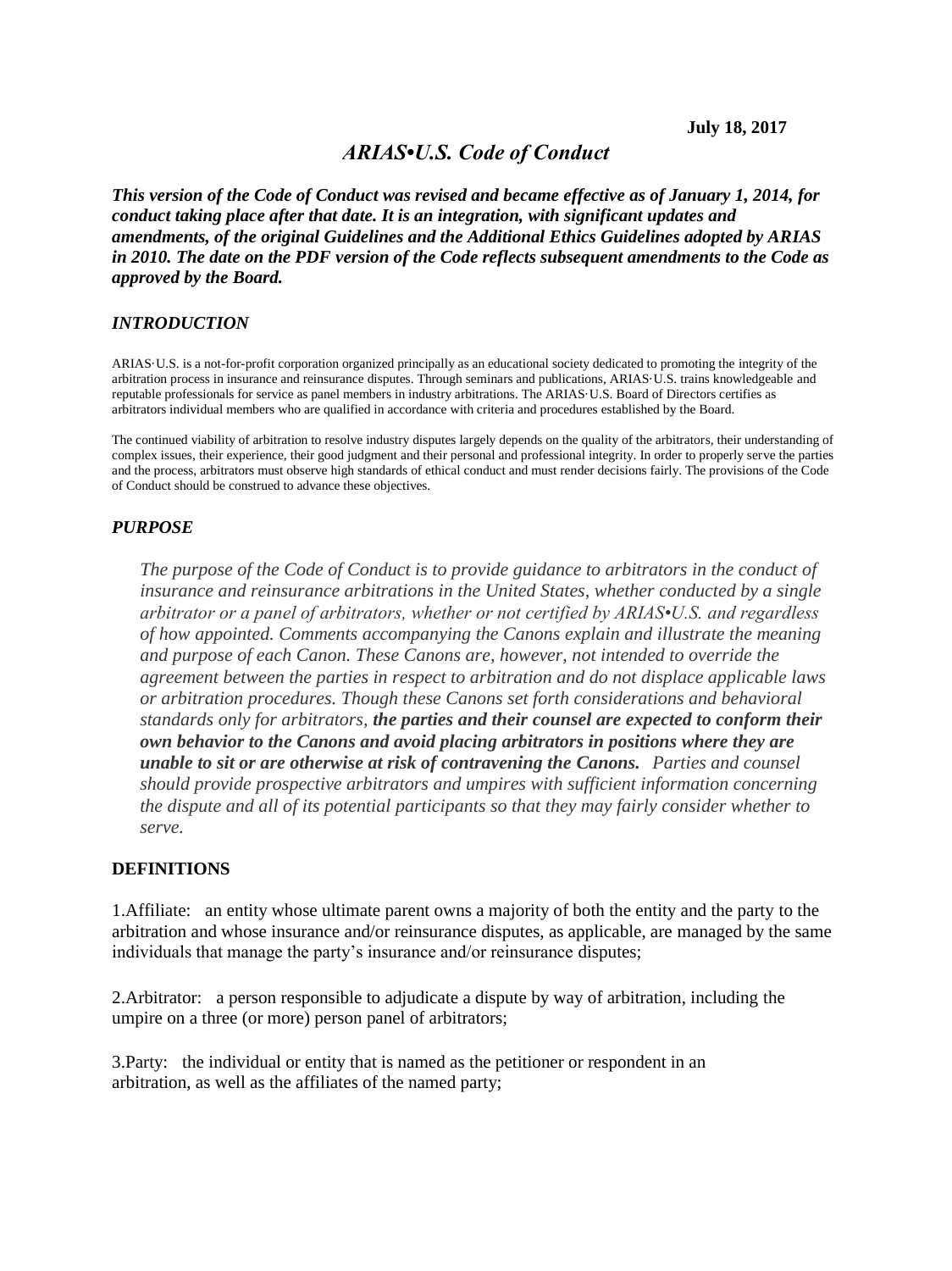4. Umpire: a person chosen by the party-appointed arbitrators, by an agreed-upon procedure, or by an independent institution to serve in a neutral capacity as chair of the panel.

## **CANON I**

**INTEGRITY**: Arbitrators should uphold the integrity of the arbitration process and conduct the proceedings diligently.

#### COMMENTS:

1. The foundation for broad industry support of arbitration is confidence in the fairness and competence of the arbitrators.

2. Arbitrators owe a duty to the parties, to the industry, and to themselves to be honest; to act in good faith; to be fair, diligent, and objective in dealing with the parties and counsel and in rendering their decisions, including procedural and interim decisions; and not to seek to advance their own interests at the expense of the parties. Arbitrators should act without being influenced by outside pressure, fear of criticism or self-interest.

3. The parties' confidence in the arbitrator's ability to render a just decision is influenced by many factors, which arbitrators must consider prior to their service. There are certain circumstances where a candidate for appointment as an arbitrator must refuse to serve:

a) where the candidate has a material financial interest in a party that could be substantially affected by the outcome of the proceedings;

b) where the candidate does not believe that he or she can render a decision based on the evidence and legal arguments presented to all members of the panel;

c) where the candidate currently serves as a lawyer for one of the parties (where the candidate's law firm, but not the candidate, serves as lawyer for one of the parties the candidate may not serve as an arbitrator unless the candidate derives no income from the firm's representation of the party and there is an ethical wall established between the candidate and the firm's work for the party);

d) where the candidate is nominated for the role of umpire and is currently a consultant or expert for one of the parties;

e) where the candidate is nominated for the role of umpire and the candidate was contacted prior to nomination by a party, its counsel or the party's appointed arbitrator with respect to the matter for which the candidate is nominated as umpire; or

f) where the candidate sits as an umpire in one matter and the candidate is solicited to serve as a party-appointed arbitrator or expert in a new matter involving a new matter by a party to the matter where the candidate sits as an umpire.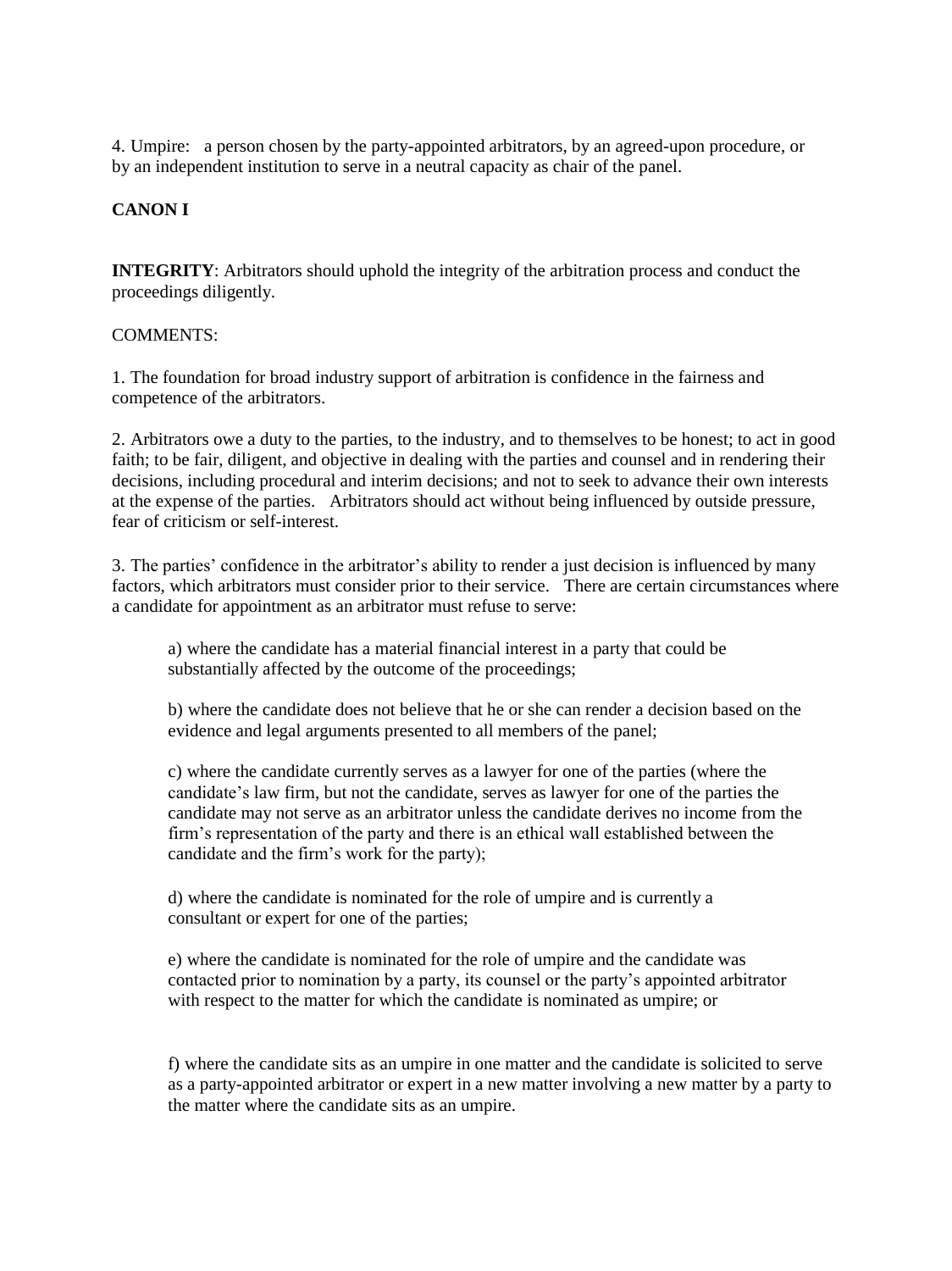4. Consistent with the arbitrator's obligation to render a just decision, before accepting an appointment as an arbitrator the candidate should consider whether any of the following factors would likely affect their judgment and, if so, should decline the appointment:

a) whether the candidate has a financial interest in a party;

b) whether the candidate currently serves in a non-neutral role on a panel involving a party and is now being proposed for an umpire role in an arbitration involving that party;

c) whether the candidate has previously served as a consultant (which term includes service on a mock or shadow panel) or expert for or against one of the parties;

d) whether the candidate has involvement in the contracts or claims at issue such that the candidate could reasonably be called as a fact witness;

e) whether the candidate has previously served as a lawyer for either party;

f) whether the candidate has previously had any significant professional, familial or personal relationships with any of the lawyers, fact witnesses or expert witnesses involved such that it would prompt a reasonable person to doubt whether the candidate could render a just decision;

g) whether a significant percentage of the candidate's appointments as an arbitrator in the past five years have come from a party involved in the proposed matter;

h) whether a significant percentage of the candidate's appointments as an arbitrator in the past five years have come from a law firm or third-party administrator or manager involved in the proposed matter;

i) whether a significant percentage of the candidate's total revenue earned as an arbitrator, consultant or expert witness in the past five years has come from a party involved in the proposed matter;

j) whether a significant percentage of the candidate's total revenue earned as an arbitrator, consultant or expert witness in the past five years has come from a law firm or third-party administrator or manager involved in the proposed matter; and

5. *Relationship between comments 3 and 4*. Comment 3 sets forth circumstances in which an arbitrator must refuse to serve. If none of those circumstances applies, comment 4 sets forth circumstances an arbitrator should nevertheless consider in deciding whether to serve. In some cases, comment 3 will "almost" apply – usually because the arbitrator has a relationship described in comment 3 with an entity that is related to a party to the current arbitration, but that is not strictly within the definition of "party." Thus, one of the circumstances set forth in comment 3 may apply

(i) to an entity that is an affiliate of a party to the current arbitration, but that is not within the definition of "party," or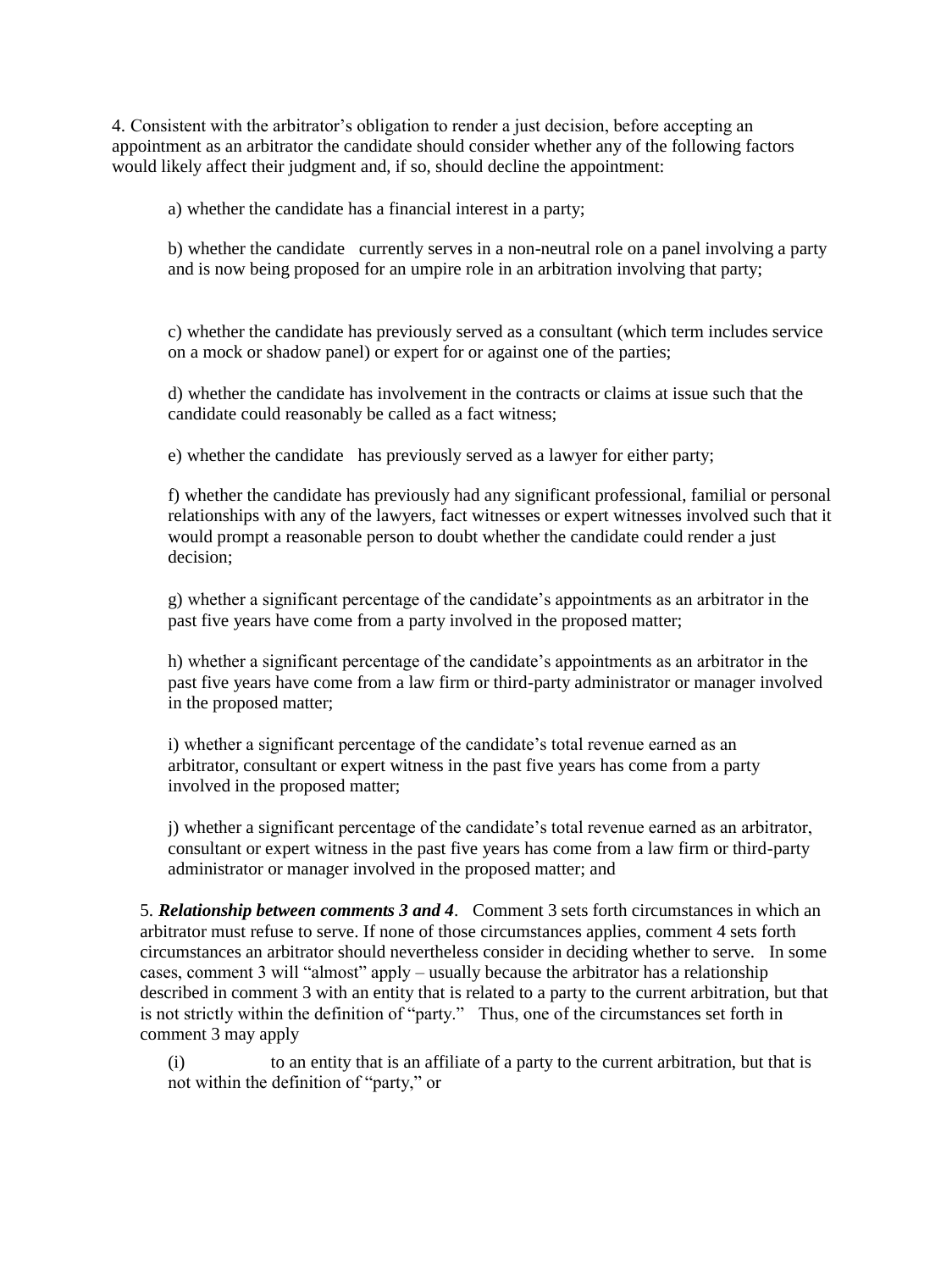(ii) to an entity having the same third-party administrator or manager as a party to the current arbitration.

 In such a case, the arbitrator should refuse to serve, in line with the general principle that in upholding the integrity of the arbitration process an arbitrator should not get too close to the edge on issues of ethics or process fairness. If, however, it is clear that the relationship between the entity with the "comment 3" relationship to the arbitrator and the party to the current arbitration is attenuated, and that, by reason of the attenuation, the reasons for the mandatory "do not serve" rules in comment 3 are not implicated, then the arbitrator may (but need not) choose to serve.

6. The parties to a proceeding in which an individual is sitting as an umpire or is being proposed as umpire may, by agreement reached without the involvement, knowledge, or participation of the umpire or candidate, waive any of the provisions of paragraphs  $3$  (c), (d), (e), or (f) above and 5. The umpire or candidate shall be informed of such agreement.

7. Consistent with the arbitrator's obligation to render a just decision, an arbitrator should consider whether accepting an appointment as a consultant or expert in a new matter by a party to the arbitration where the person sits as an arbitrator would likely affect his or her judgment in the matter where he or she sits as an arbitrator.

# **CANON II**

**FAIRNESS**: Arbitrators shall conduct the dispute resolution process in a fair manner and shall serve only in those matters in which they can render a just decision. If at any time the arbitrator is unable to conduct the process fairly or render a just decision, the arbitrator should withdraw.

### COMMENTS:

1. Before accepting an appointment, a person contacted to serve as an arbitrator should consider whether the identity of the parties and their counsel, or factual issues anticipated to be implicated in the matter (as well as related issues that might be relevant such as the identity of affiliates of the parties, third-party managers, intermediaries, witnesses, etc.), would impact the arbitrator's ability to render a just decision in a fair manner.

2. Arbitrators should refrain from offering any assurances, or predictions, as to how they will decide the dispute and should refrain from stating a definitive position on any particular issue. Although party-appointed arbitrators may be initially predisposed toward the position of the party who appointed them (unless prohibited by the contract), they should avoid reaching a judgment on any issues, whether procedural or substantive, until after both parties have had a full and fair opportunity to present their respective positions and the panel has fully deliberated on the issues. Arbitrators should advise the appointing party, when accepting an appointment, that they will ultimately decide issues presented in the arbitration objectively. Party-appointed arbitrators are obligated to act in good faith and with integrity and fairness, should not allow their appointment to influence their decision on any matter before them, and should make all decisions justly.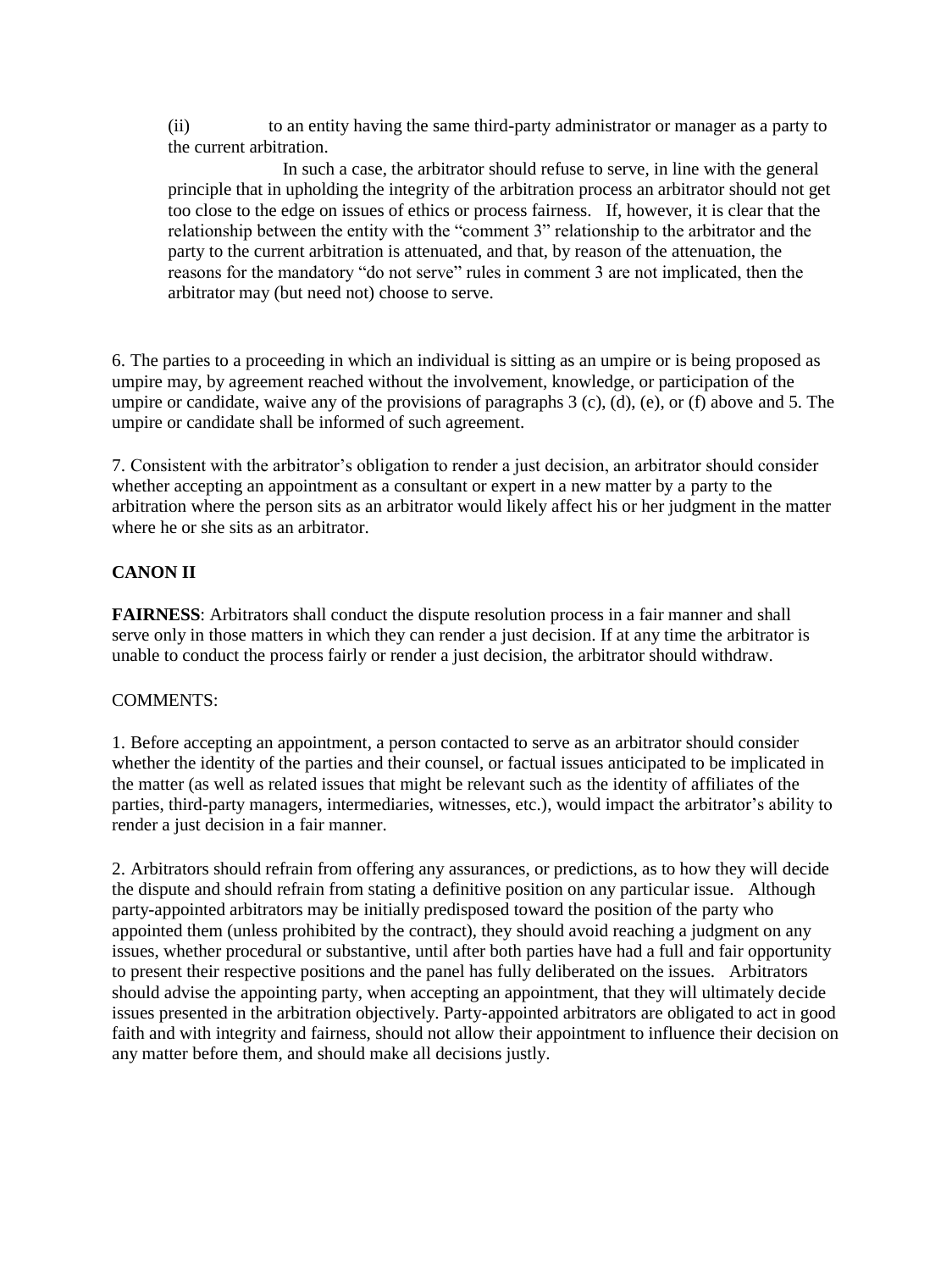3. Party-appointed arbitrators should not offer a commitment to dissent, or to work for a compromise in the event of a disagreement with the majority's proposed award. Party-appointed arbitrators may advise the party appointing them whether they are willing to render a reasoned decision if requested.

4. After accepting an appointment, arbitrators should avoid entering into any financial, business, professional, family or social relationship, or acquiring any financial or personal interest, that would likely affect their ability to render a just decision.

# **CANON III**

**COMPETENCE:** Candidates for appointment as arbitrators should accurately represent their qualifications to serve.

### COMMENTS:

1. Candidates should provide up-to-date information regarding their relevant training, education and experience to the appointing party (or parties if nominated or selected to serve as the umpire) to ensure that their qualifications satisfy the reasonable expectations of the party or parties.

2. Individuals who serve on arbitration panels have a responsibility to be familiar with the practices and procedures customarily used in arbitration that promote confidence in the fairness and efficiency of the process as an accessible forum to resolve industry disputes.

### **CANON IV**

**DISCLOSURE:** Candidates for appointment as arbitrators should disclose any interest or relationship likely to affect their judgment. Any doubt should be resolved in favor of disclosure.

### COMMENTS:

1. Before accepting an arbitration appointment, candidates for appointment as arbitrators should make a diligent effort to identify and disclose any direct or indirect financial or personal interest in the outcome of the proceeding or any existing or past financial, business, professional, family or social relationship that others could reasonably believe would be likely to affect their judgment, including any relationship with persons they are told will be arbitrators or potential witnesses. Such disclosures should include, where appropriate and known by a candidate, information related to the candidate's current employer's direct or indirect financial interest in the outcome of the proceedings or the current employer's existing or past financial or business relationship with the parties that others could reasonably believe would be likely to affect the candidate's judgment.

2. A candidate for appointment as arbitrator shall also disclose: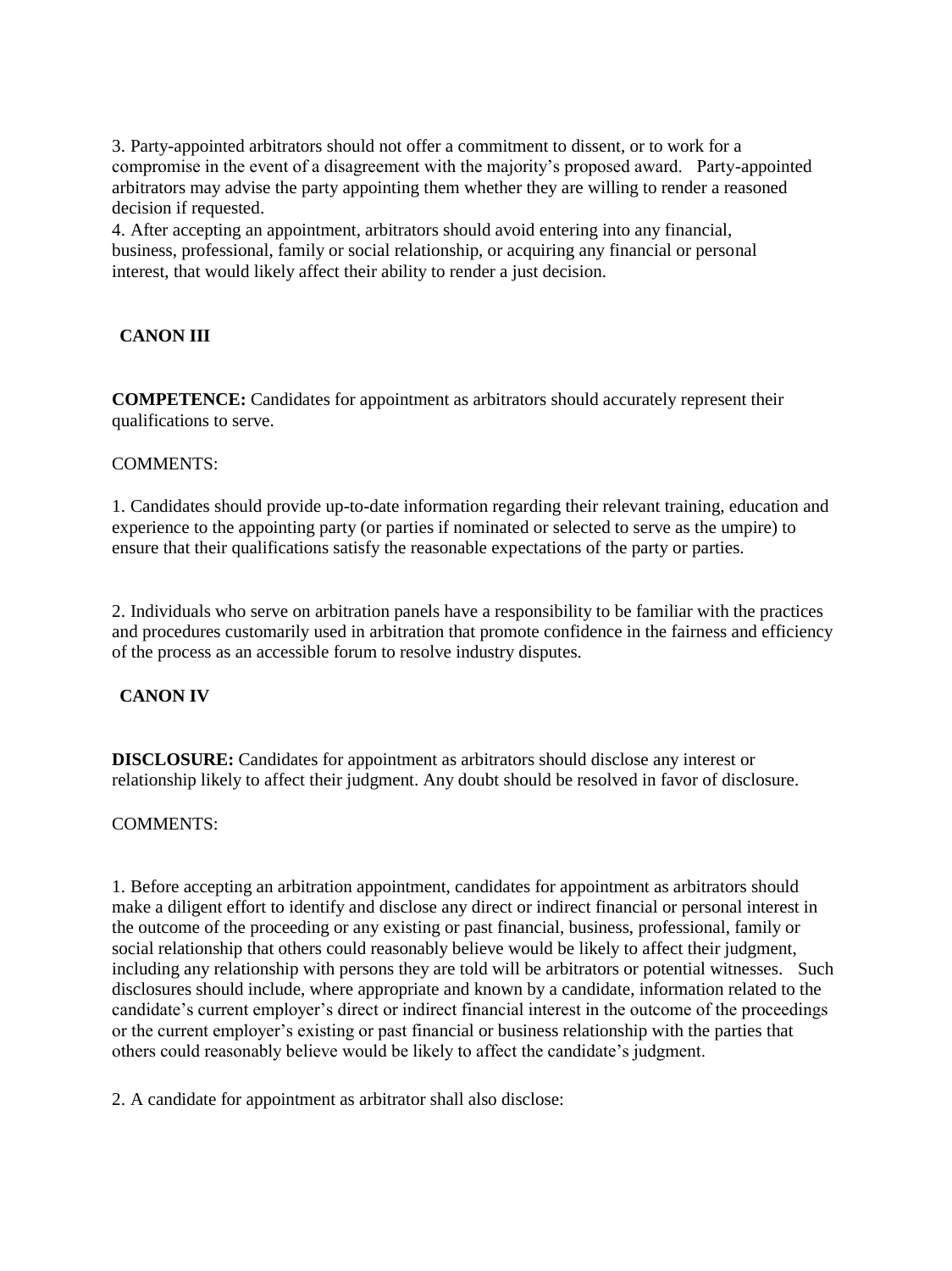a) relevant positions taken in published works or in expert testimony;

b) the extent of previous appointments as an arbitrator by either party, either party's counsel or either party's third party administrator or manager; while it may be true in some circumstances that only the party technically appoints the arbitrator, the purpose of this rule is to require disclosure of the relationships between the candidate and the parties as well as the candidate and either parties' counsel or third party administrator or manager; such relationships that must be disclosed include appointments as an arbitrator where the party's counsel and/or the party's third party administrator or manager acted as counsel or third party administrator or manager for a party making the appointment; and

c) any past or present involvement with the contracts or claims at issue.

3. No later than when arbitrators first meet or communicate with both parties, arbitrators should disclose the information in paragraphs 1 and 2 above to the entire panel and all parties. When confronted with a conflict between the duty to disclose and the obligation to preserve confidentiality, an arbitrator should attempt to reconcile the two objectives by providing the substance of the information requested without identifying details, if that can be done in a manner that does not breach confidentiality and is not misleading. An arbitrator who decides that it is necessary and appropriate to withhold certain information should notify the parties of the fact and the reason that information has been withheld.

4. It is conceivable that the conflict between the duty to disclose and some other obligation, such as a commitment to keep certain information confidential, may be irreconcilable. When an arbitrator is unable to meet the ethical obligations of disclosure because of other conflicting obligations, the arbitrator should withdraw from participating in the arbitration, or, alternatively, obtain the informed consent of both parties before accepting the assignment.

5. After the Panel has been accepted by the parties, an arbitrator should recognize the consequences to the parties and the process of a decision to withdraw and should not withdraw at his or her own instigation absent good reason, such as serious personal or family health issues. In the event that an arbitrator is requested by all parties to withdraw, the arbitrator must do so. In the event that an arbitrator is requested to with-draw by less than all of the parties, the arbitrator should withdraw only when one or more of the following circumstances exist.

a) when procedures agreed upon by the parties for resolving challenges to arbitrators have been followed and require withdrawal;

b) if the arbitrator, after carefully considering the matter,- determines that the reason for the challenge is substantial and would inhibit the arbitrator's ability to act and decide the case fairly; or

c) if required by the contract or law.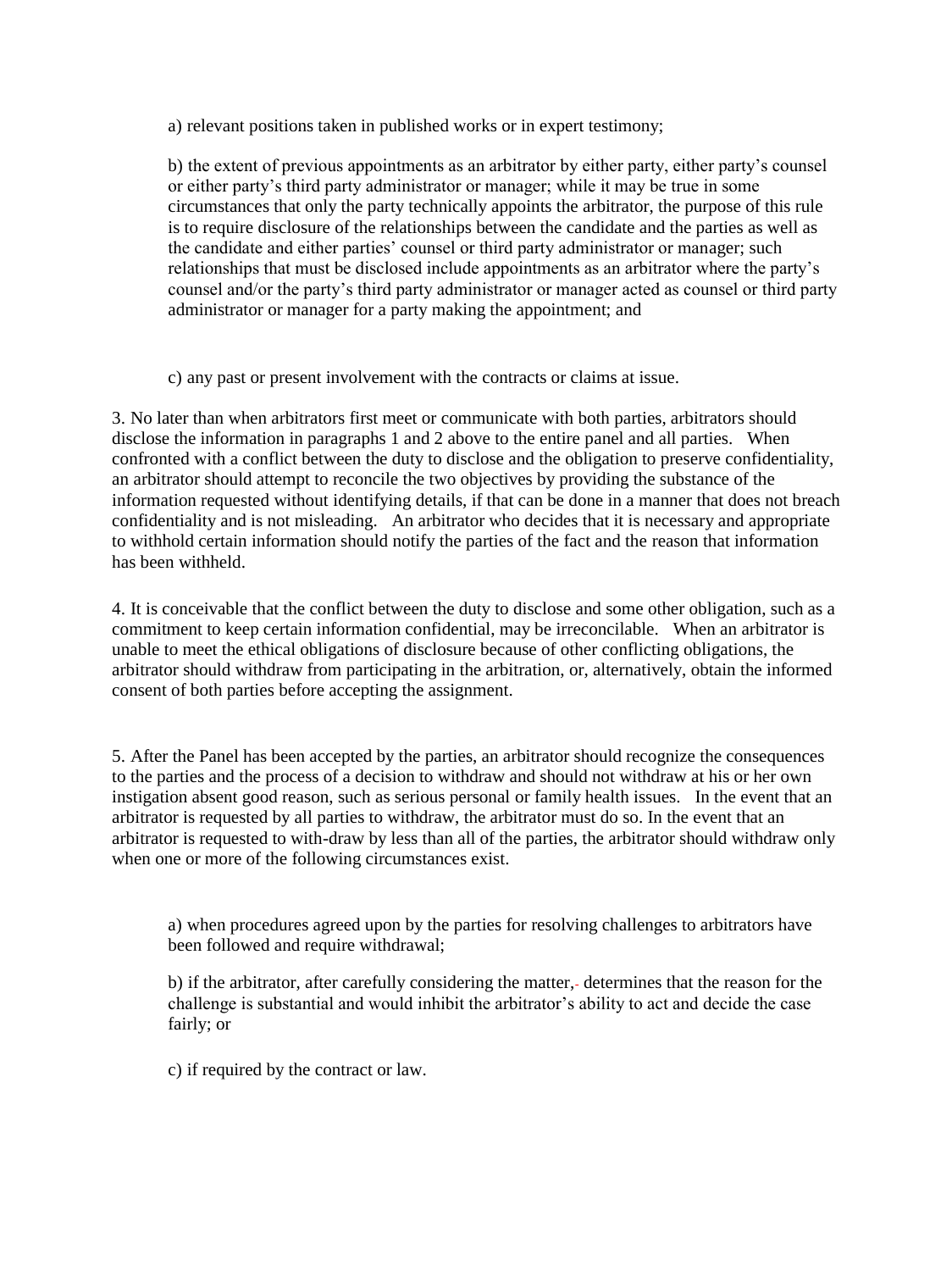6. The duty to disclose all interests and relationships is a continuing obligation throughout the proceeding. If any previously undisclosed interests or relationships described in -paragraphs 1 and 2 above are recalled or arise during the course of the arbitration, they should be disclosed immediately to all parties and the other arbitrators together with an explanation of why such disclosure was not made earlier.

## **CANON V**

**COMMUNICATION WITH THE PARTIES**: Arbitrators, in communicating with the parties, should avoid impropriety or the appearance of impropriety.

#### COMMENTS:

1. If an agreement between the parties or applicable arbitration rules establish the manner or content of communications among arbitrators and the parties, those procedures should be followed.

2. Party-appointed arbitrators may communicate with the party who is considering appointing them about their fees and, excepting those who by contract are required to be "neutral" or the equivalent, may also communicate about the merits of the case prior to acceptance of the appointment until the date determined for the cessation of ex parte communications.

3. A party-appointed arbitrator should not review any documents that the party appointing him or her is not willing to produce to the opposition. A party-appointed arbitrator should, once all members of the Panel are selected, disclose to the other members of the Panel and the parties all documents that they have examined relating to the proceeding. Party-appointed arbitrators may consult in confidence with the party who appointed them concerning the acceptability of persons under consideration for appointment as the umpire.

4. Except as provided above, party-appointed arbitrators may only communicate with a party concerning the dispute provided all parties agree to such communications or the Panel approves such communications, and then only to the extent and for the time period that is specifically agreed upon or ordered.

5. When party-appointed arbitrators communicate in writing with a party concerning any matter as to which communication is permitted, they are not required to send copies of any such written communication to any other party or arbitrator.

6. Where communications are permitted, a party-appointed arbitrator may (a) make suggestions to the party that appointed him or her with respect to the usefulness of expert evidence or issues he or she feels are not being clearly presented; (b) make suggestions about what arguments or aspects of argument in the case to emphasize or abandon; and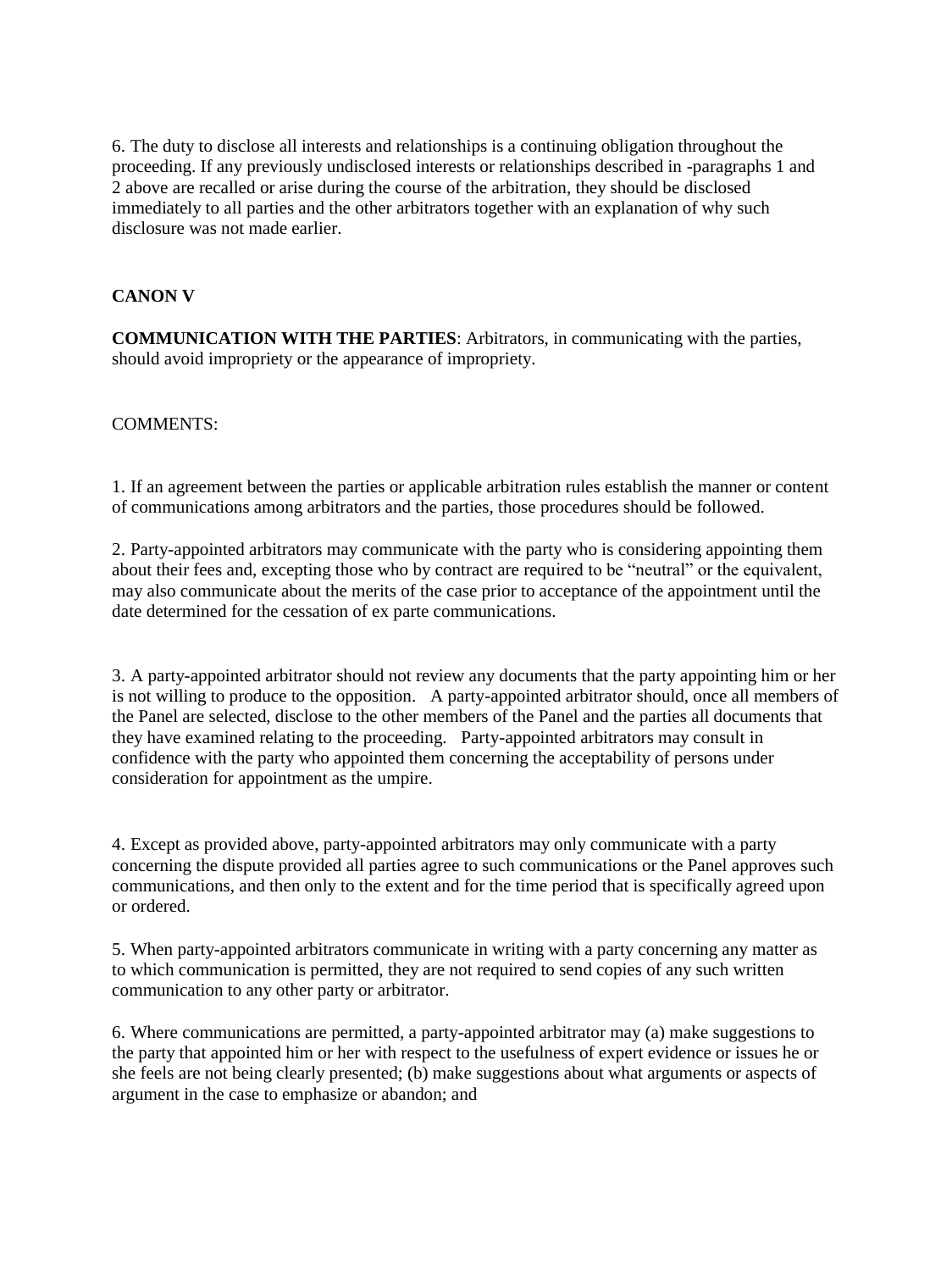(c) provide his or her impressions as to how an issue might be viewed by the Panel, but may not disclose the content or substance of communications or deliberations among the Panel members. An arbitrator should not edit briefs, interview or prepare witnesses, or preview demonstrative evidence to be used at the hearing.

7. Whenever the umpire communicates in writing with one party on subjects relating to the conduct of the arbitration or orders, the umpire should at the same time send a copy of the communication to each other arbitrator and party. Whenever the umpire receives any written communication concerning the case from one party on subjects relating to the conduct of the arbitration that has not already been sent to every other party, the umpire should promptly forward the written communication to the other arbitrators and party.

8. Except as provided above or unless otherwise provided in applicable arbitration rules or in an agreement of the parties, the umpire should not discuss a case with a single arbitrator, party or counsel in the absence of the other arbitrator, party or counsel, except in one of the following circumstances:

a) Discussions may be had with a single arbitrator, party or counsel concerning ministerial matters such as setting the time and place of hearings or making other arrangements for the conduct of the proceedings. However, the umpire should promptly inform the other arbitrator, party or counsel of the discussion and should not make any final determination concerning the matter discussed before giving each arbitrator, party or counsel an opportunity to express its views.

b) If all parties request or consent to it, such discussion may take place.

c) If a party fails to be present at a hearing after having been given due notice, the panel may discuss the case with any party or its counsel who is present and the arbitration may proceed.

# **CANON VI**

**CONFIDENTIALITY**: Arbitrators should be faithful to the relationship of trust and confidentiality inherent in their position.

# COMMENTS:

1. Arbitrators are in a relationship of trust with the parties and should not, at any time, use confidential information acquired during the arbitration proceeding to gain a personal advantage or advantage for others, or to affect adversely the interest of another.

2. Unless otherwise agreed by the parties, or required or allowed by applicable rules or law, arbitrators should keep confidential all matters relating to the arbitration proceedings and decision.

3. Arbitrators shall not inform anyone of an arbitration decision, whether interim or final, in advance of the time it is given to all parties, or assist a party in post-arbitral proceedings,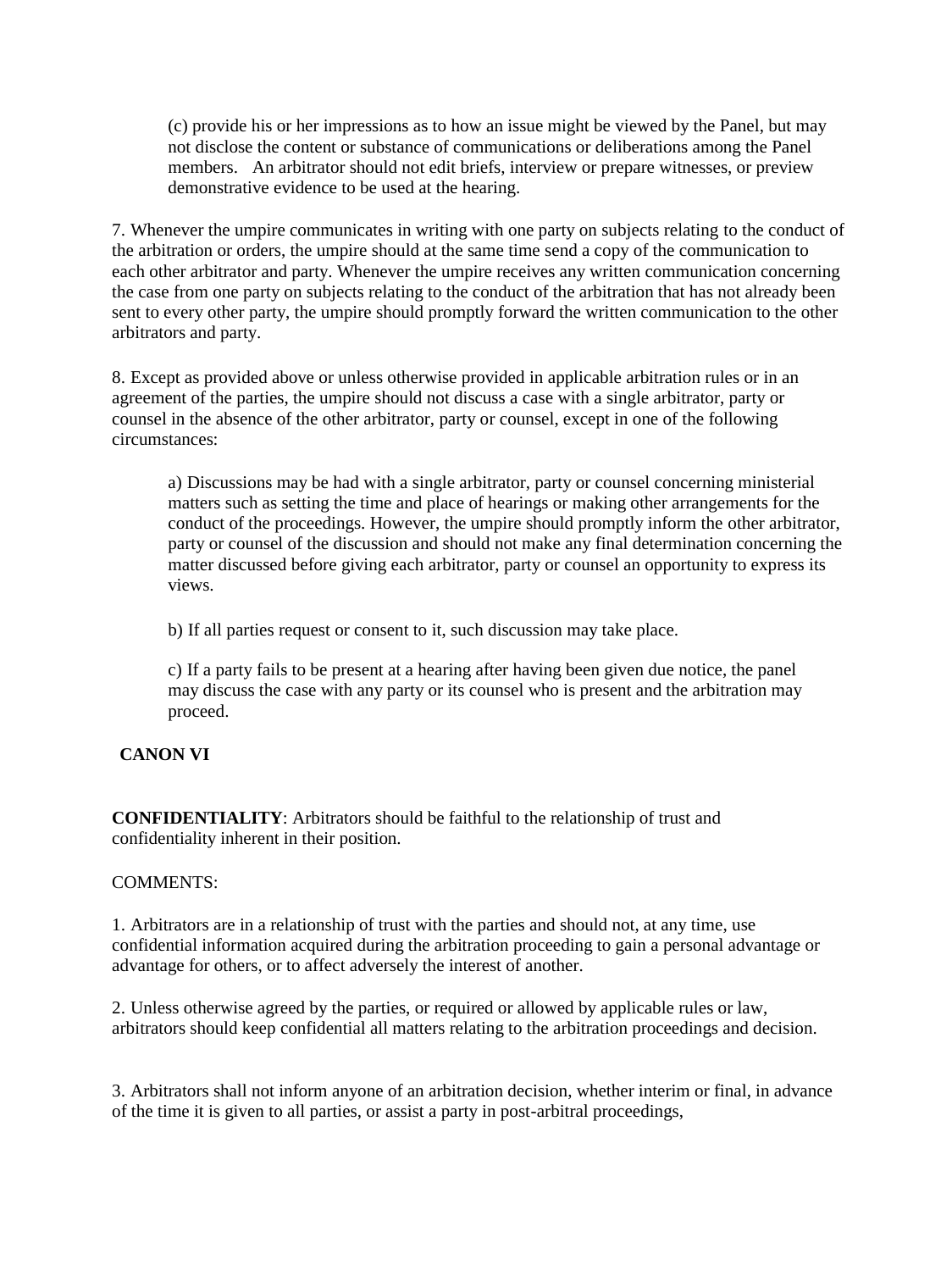except as is required by law. An arbitrator shall not disclose contents of the deliberations of the arbitrators or other communications among or between the arbitrators. Notwithstanding the previous sentence, an arbitrator may put such deliberations or communications on the record in the proceedings (whether as a dissent or in a communication to all parties and panel members) to the extent (but only to the extent) reasonably necessary to expose serious wrongdoing on the part of one or more panel members, including actions that are contemplated by Section 10(a) of the Federal Arbitration Act.

4. Unless otherwise agreed by the parties or by applicable rules, arbitrators are not obligated to return or retain notes taken during the arbitration. Notes, records and recollections of arbitrators are confidential and shall not be disclosed to the parties, the public, or anyone else, unless (1) all parties and the panel agree to such disclosure, or (2) a disclosure is required by law.

## **CANON VII**

**ADVANCING THE ARBITRAL PROCESS**: Arbitrators shall exert every reasonable effort to expedite the process and to promptly issue procedural communications, interim rulings, and written awards.

COMMENTS:

1. When the agreement of the parties sets forth procedures to be followed in conducting the arbitration or refers to rules to be followed, it is the obligation of the arbitrators to comply with such procedures or rules unless the parties agree otherwise.

2. Individuals should only accept arbitration appointments if they are prepared to commit the time necessary to conduct the arbitration process promptly.

3. Arbitrators should make all reasonable efforts to prevent delaying tactics, harassment of parties or other participants, or other abuse or disruption of the arbitration process.

4. Arbitrators should be patient and courteous to the parties, to their lawyers and to the witnesses, and should encourage (and, if necessary, order) similar conduct of all participants in the proceedings.

5. Arbitrators may question fact witnesses or experts during the hearing for explanation and clarification to help them understand and assess the testimony; however, arbitrators should refrain from assuming an advocacy role and should avoid interrupting counsel's examination unless clarification is essential at the time.

**CANON VIII**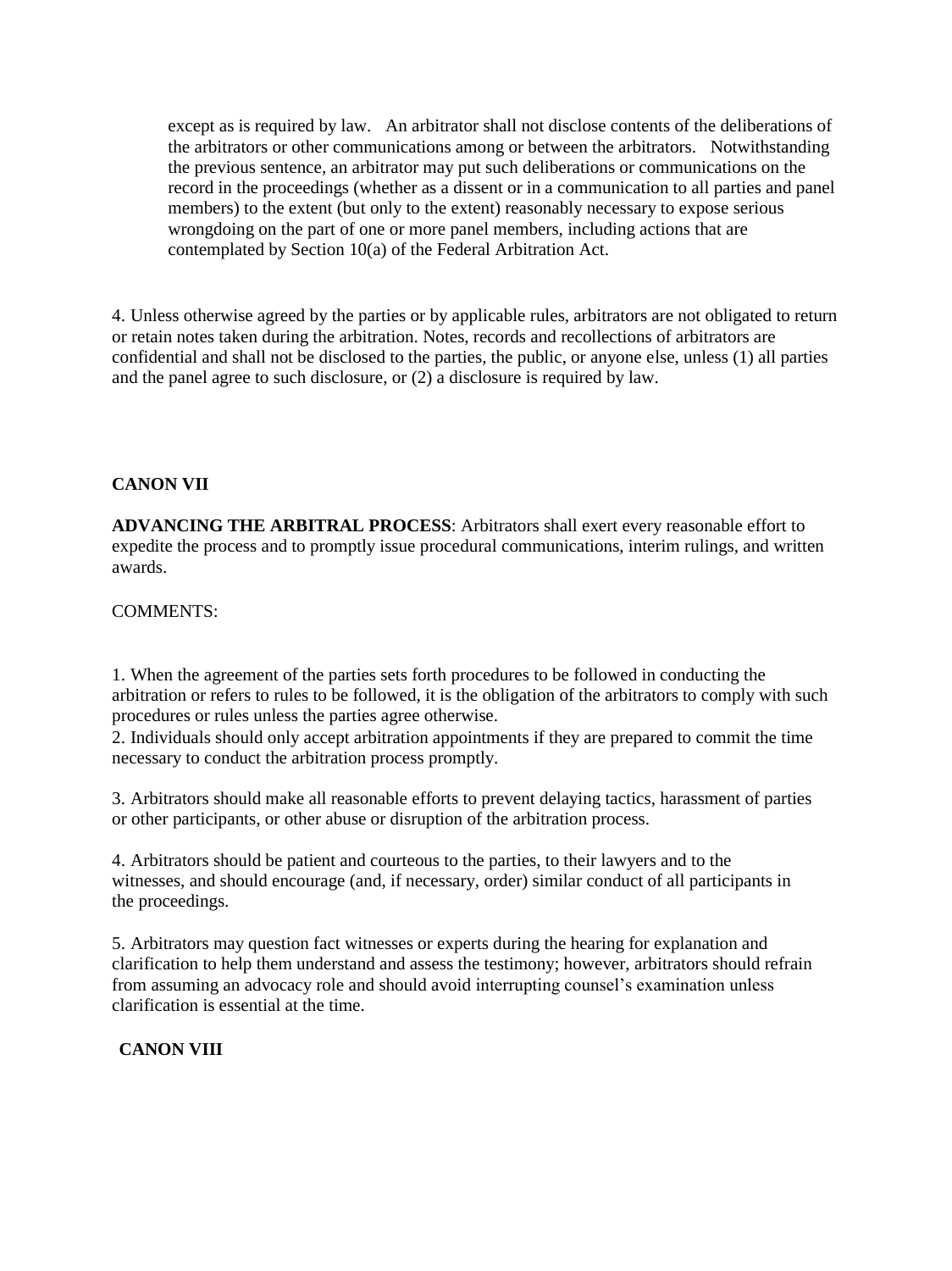**JUST DECISIONS:** Arbitrators should make decisions justly, exercise independent judgment and not permit outside pressure to affect decisions.

## COMMENTS:

1. When an arbitrator's authority is derived from an agreement between the parties, arbitrators should neither exceed that authority nor do less than is required to exercise that authority completely.

2. Arbitrators should, after careful review, analysis and deliberation with the other members of the panel, fairly and justly decide all issues submitted for determination. Arbitrators should decide no other issues.

3. Arbitrators should not delegate the duty to decide to any other person. Arbitrators may, however, use a clerk or assistant to perform legal research or to assist in reviewing the record.

4. In the event that all parties agree upon a settlement of issues in dispute and request arbitrators to embody that agreement in an award, they may do so, but are not required to do so, unless satisfied with the propriety of the terms of settlement. Whenever arbitrators embody a settlement by the parties in an award, they should state in the award that it is based on an agreement of the parties.

# **CANON IX**

**ADVERTISING**: Arbitrators shall be truthful in advertising their services and availability to accept arbitration appointments.

# COMMENTS:

1. It is inconsistent with the integrity of the arbitration process for persons to solicit a particular appointment for themselves. However, a person may indicate a general willingness to serve as an arbitrator.

2. Arbitrators shall make only accurate and truthful statements about their skills or qualifications. A prospective arbitrator shall not promise results.

3. In an advertisement or other communication to the public, an individual who is an ARIAS U.S. certified arbitrator or umpire may use the phrase "ARIAS U.S. Certified Arbitrator (or Umpire as the case may be)" or "certified by ARIAS U.S. as an arbitrator (or umpire as the case may be)" or similar phraseology.

# **CANON X**